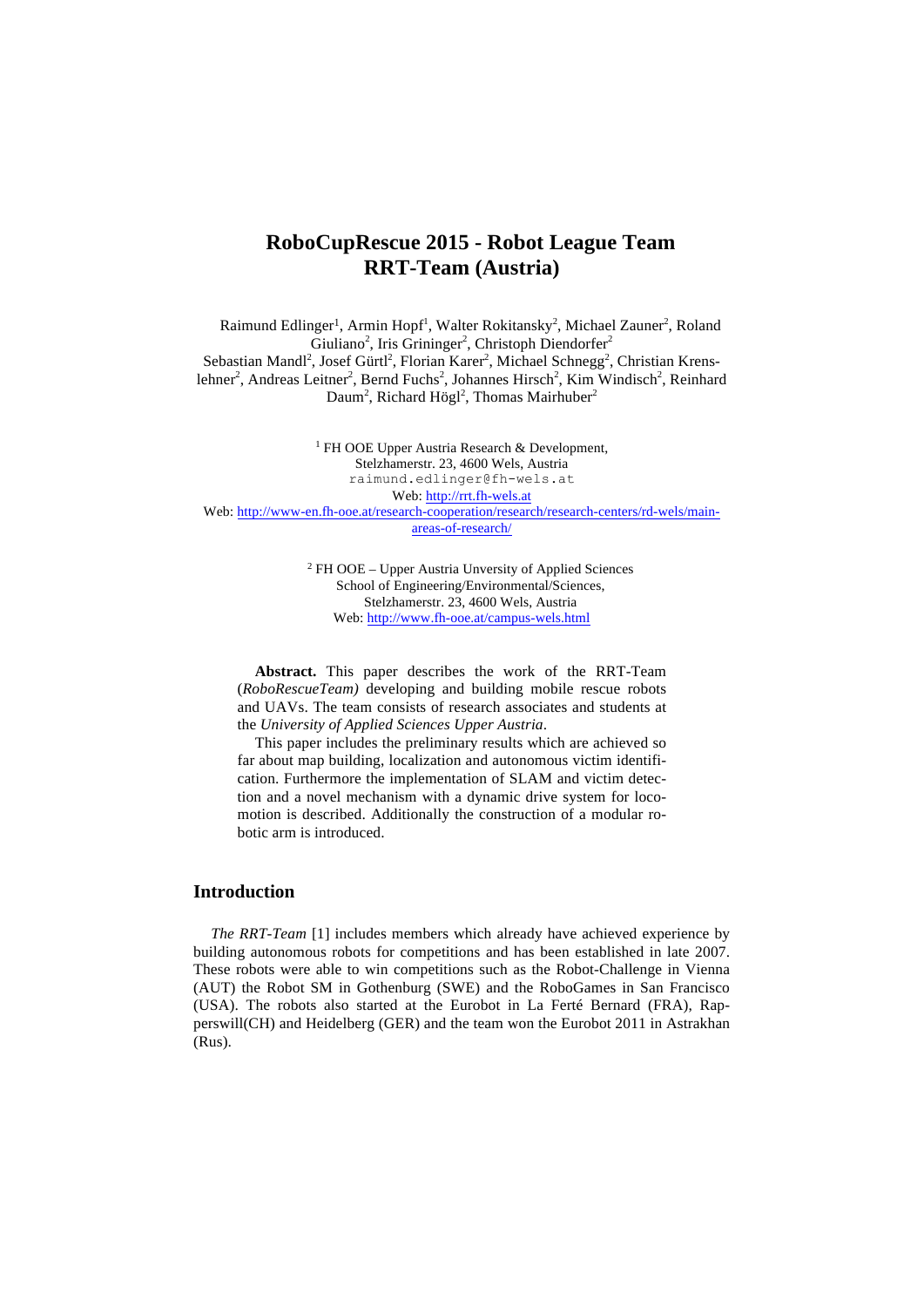The RoboCup Rescue League is a competition where autonomous robots navigate through an arena with different level of difficulty such as uneven underground, obstacles and stairs. According to those requirements the development of the robots is very complex and combines multiple disciplines such as mechanical engineering, electrical engineering and programming.

The team participated for the first time in RoboCup Rescue 2009 improving every year. The team won the Best in Class Manipulation competition at the RoboCup German Open 2013 and 2014. At RoboCup 2013 in Eindhoven the  $9<sup>th</sup>$  place of overall, 2<sup>th</sup> place in Best in Class Manipulation and the qualification for the finals in Best in Class Mobility.

The RoboCup Rescue League requires the highest demands on the motor and sensory abilities of the robots. The robot is developed specially for the use in the field of security and emergency application. The preliminary aim is to build autonomous and teleoperated robots which are able to drive through an unstructured environment and search for victims. This includes generating a map of the environment and characterizing and locating victims as well as recognizing dangerous situation caused by fire and gas. Building a robot which is supposed to attend the RoboCup Rescue League requires high degree of versatility and experience which makes it difficult to start in this competition from scratch.

The mechanical systems of the robot including the robotic arm are assembled so far. Also the single modules such as the controller board and the peripheral system such as cameras and sensors are tested successfully of our UGV robots, called MARK and RED SCORPION. The main focus concerns the exploration of all different arenas of the competition by generating a two-dimensional map and the detection of victims. The autonomous navigation on rough terrain is a challenging problem for mobile robots because it requires the ability to analyze the environment and make decision which parts can be traversed or need to be bypassed. Due to the developed design, the robots are very fast and agile so it is able to handle all of the arenas.

The major additions compared to the system in the year 2014 are:

- 2D map merging
- New remote control unit
- Electronic parts (IMU and STM32 control board)
- Development of rescue robot "Red Scorpion"
- 3D sensing and mapping

## **1. Team Members and Their Contributions**

| • Raimund Edlinger | Team Leader I, Mechanical design, SLAM,         |  |
|--------------------|-------------------------------------------------|--|
|                    | Vision                                          |  |
| • Michael Zauner   | Team Leader II, Electronic, Control, Path Plan- |  |
|                    | $\sin \theta$                                   |  |
| • Josef Gürtl      | Mechanic/Red Scorpion                           |  |
| • Armin Hopf       | ROS-Software integration, Network               |  |
|                    |                                                 |  |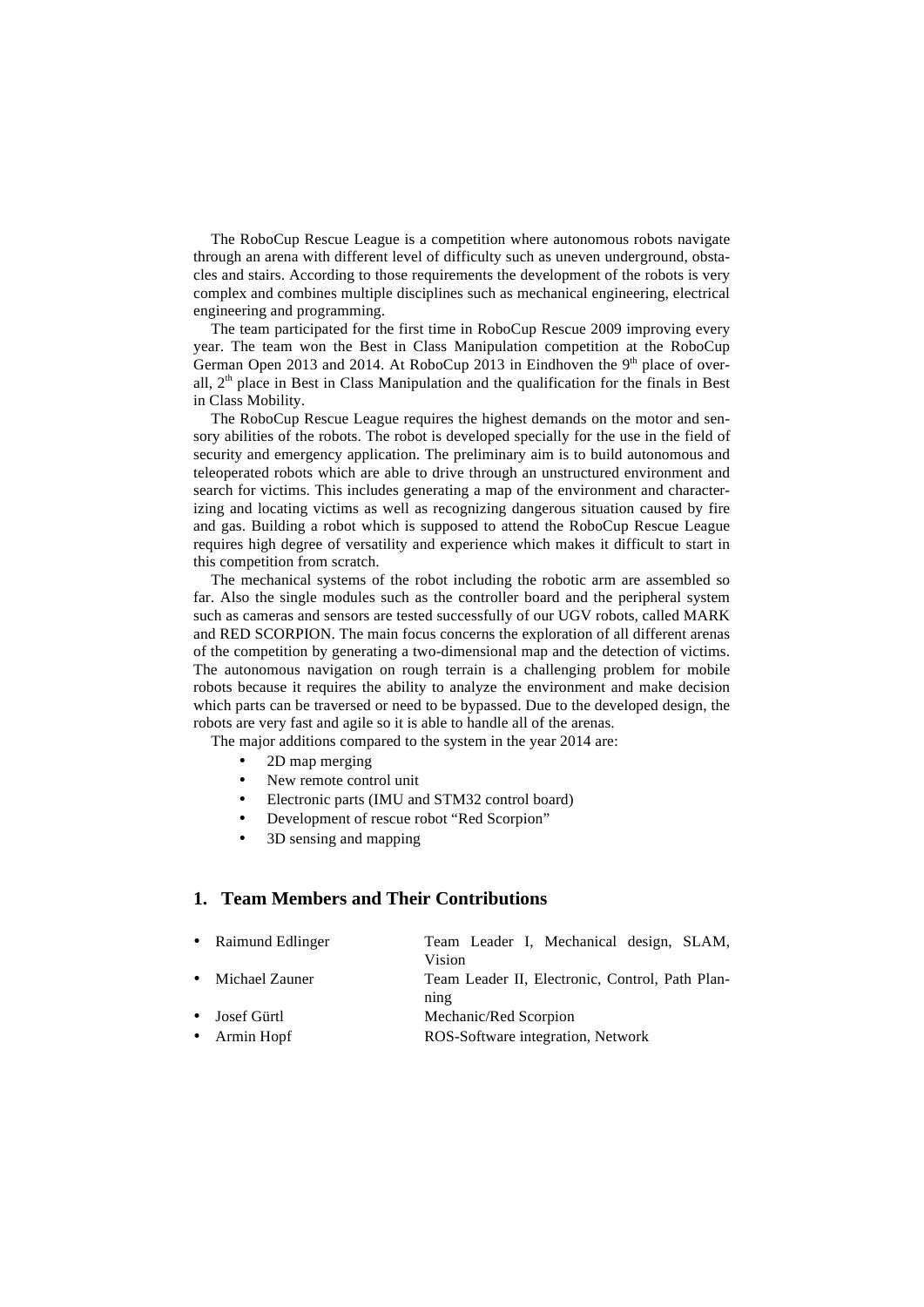| Christoph Diendorfer  | Victim Detection/CO2-Sensor, Hazmat Label<br>Detection  |  |  |
|-----------------------|---------------------------------------------------------|--|--|
| Iris Grininger<br>٠   | Software/2D and 3D-Mapping and Path Plan-<br>ning       |  |  |
| Roland Giuliano       | Software/Robot model                                    |  |  |
| Sebastian Mandl       | Software/Victim Detection with RGB<br>and<br>Thermo cam |  |  |
| Christian Krenslehner | Electronic/CAN modul                                    |  |  |
| Richard Högl<br>٠     | Software/Map merging                                    |  |  |
| <b>Reinhard Daum</b>  | Software/MoveIT integration                             |  |  |
| Johannes Hirsch       | Mechanic/SLU                                            |  |  |
| <b>Bernd Fuchs</b>    | Remote control unit                                     |  |  |
| Kim Windisch          | Mechanic/new robot model                                |  |  |
| Andreas Leitner       | Electronic/STM32 control board                          |  |  |
| Thomas Mairhuber      | Electronic/IMU                                          |  |  |
| Florian Karer<br>٠    | Mechanic/3D sensor modul                                |  |  |
| Michael Schnegg<br>٠  | Software/STM32 framework                                |  |  |
| Walter Rokitansky     | Advisor                                                 |  |  |

# **2. Operator Station Set-up and Break-Down (10 minutes)**

The rescue robots are remote controlled by a laptop via a *Microsoft Xbox 360 controller*. This so-called operator station is transported in a notebook case. Our system consists of one or more UGV`s which can be used autonomously or remote controlled.



**Figure 1: Xbox 360 Wireless Controller**

For transporting the robot itself it can be packed into a moveable case with wheels. All sensitive and expensive sensors such as thermo camera or laser range finder are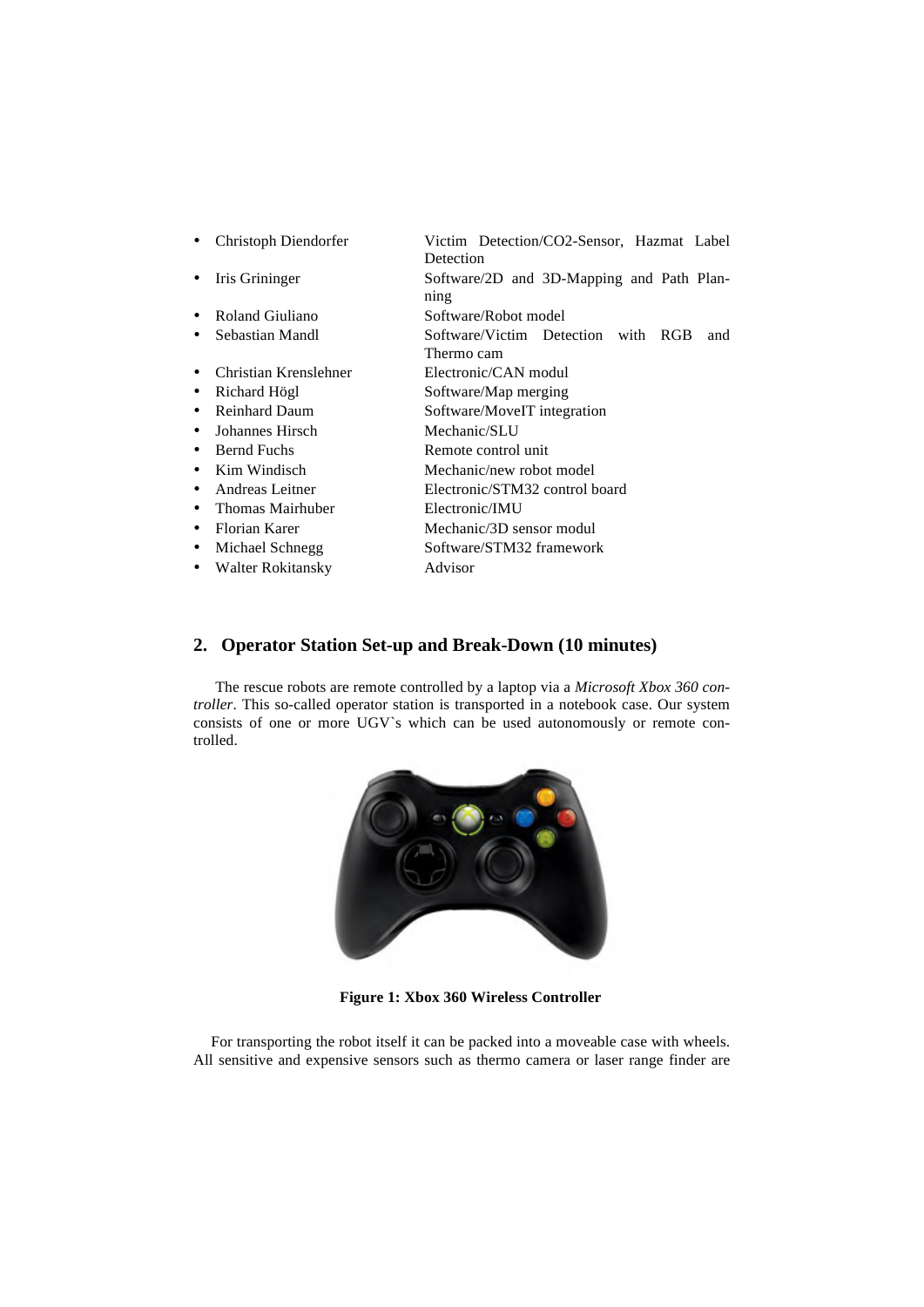packed separately in a case. The whole setup and breakdown procedure can be accomplished within less than 10 minutes. The procedure includes starting up the operation station, controlling the network status, checking if the sensor are working properly and to make sure that all actuators in the initial position.

## **3. Communications**

For the communication between robot and operator station a *Bullet M5* is used which is operating on the 5 GHz band. The wireless communication is used for both, the autonomous modus as well as for the remote control modus.

| <b>Rescue Robot League</b>                                  |                     |              |                 |
|-------------------------------------------------------------|---------------------|--------------|-----------------|
| RRT-Team FH Wels(AUSTRIA)                                   |                     |              |                 |
| MODIFY TABLE TO NOTE ALL FREQENCIES THAT APPLY TO YOUR TEAM |                     |              |                 |
| <b>Frequency</b>                                            | <b>Channel/Band</b> | <b>Power</b> | <b>Bandwith</b> |
| 5 GHz - $802.11a/n$                                         | channel 30-50       | 300mW        | 54-300 Mbit/s   |

**Table 1.** Wireless LAN Communication

# **4. Control Method and Human-Robot Interface**

#### **4.1. Teleoperation**

During the remote controlled modus the motion of the robot is controlled by a *Microsoft Xbox 360 controller,* which is connected to the operator station. Several cameras are mounted on the robot, one at the front and the other one at the rear side of the robot which gives images of the environment. Furthermore a thermo camera and standard cameras are mounted on the top of a robotic arm and provide live stream for the operator.

Figure 2 shows RCU 3000 includes four standard 19 inch LCD screens. These screens illustrate the map, the video signals and also the console of the Ubuntu system for teleoperated and autonomous robots. A UPS (Uninterruptible Power Supply) is also included to avoid casualties of the server. The communication takes place via wireless LAN or with a LAN wire.

A new remote control unit was developed (RCU 2000) which provide longer operation runtime and the unit is easy to handle and transport.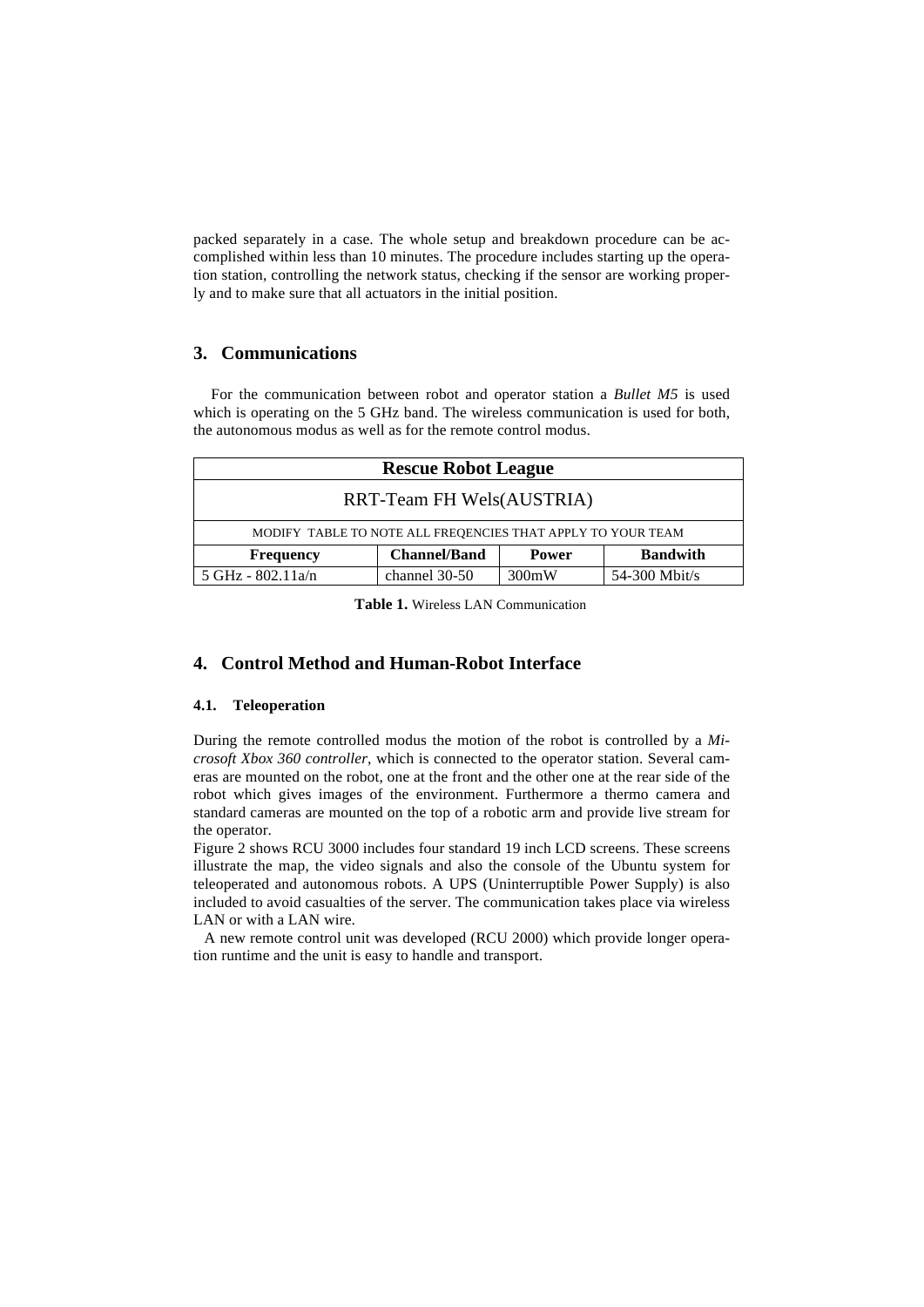

**Figure 2: RRT Remote Control Unit (RCU 2000 and RCU 3000)**

#### **4.2. ROS HYDRO**

ROS - Robot Operating System is an open-source, meta-operating system for robots. It provides the services, which are expected from an operating system, including hardware abstraction, low-level device control, implementation of commonly-used functionality, tools for visualization, message-passing between processes and package management [18].

The RRT-Team uses the release ROS Hydro. A basic ROS installation for RoboCup Rescue was developed at the workshop on Standard Robotic Software Architecture for RoboCup Rescue based on ROS in Koblenz, Germany (2011), ROS Robocup Rescue Summerschool in Graz, Austria (2012) and SSRR Summer School in Alanya, Turkey (2012) [12].

#### **4.3. Graphical User Interface**

The tool *rqt* is a software framework that implements the various GUI tools in the form of plugins. One can run all the existing GUI tools as dockable windows within *rqt*. The tools can still run in a traditional standalone method, but *rqt* makes it easier to manage all the various windows on the screen at one moment.

The graphical user interface (ROSGUI) is about to be developed which is supposed to display current information of the terrain and environment. This includes the pictures of the thermo camera and the RGB-cameras as well as the data of the  $CO<sub>2</sub>$  sen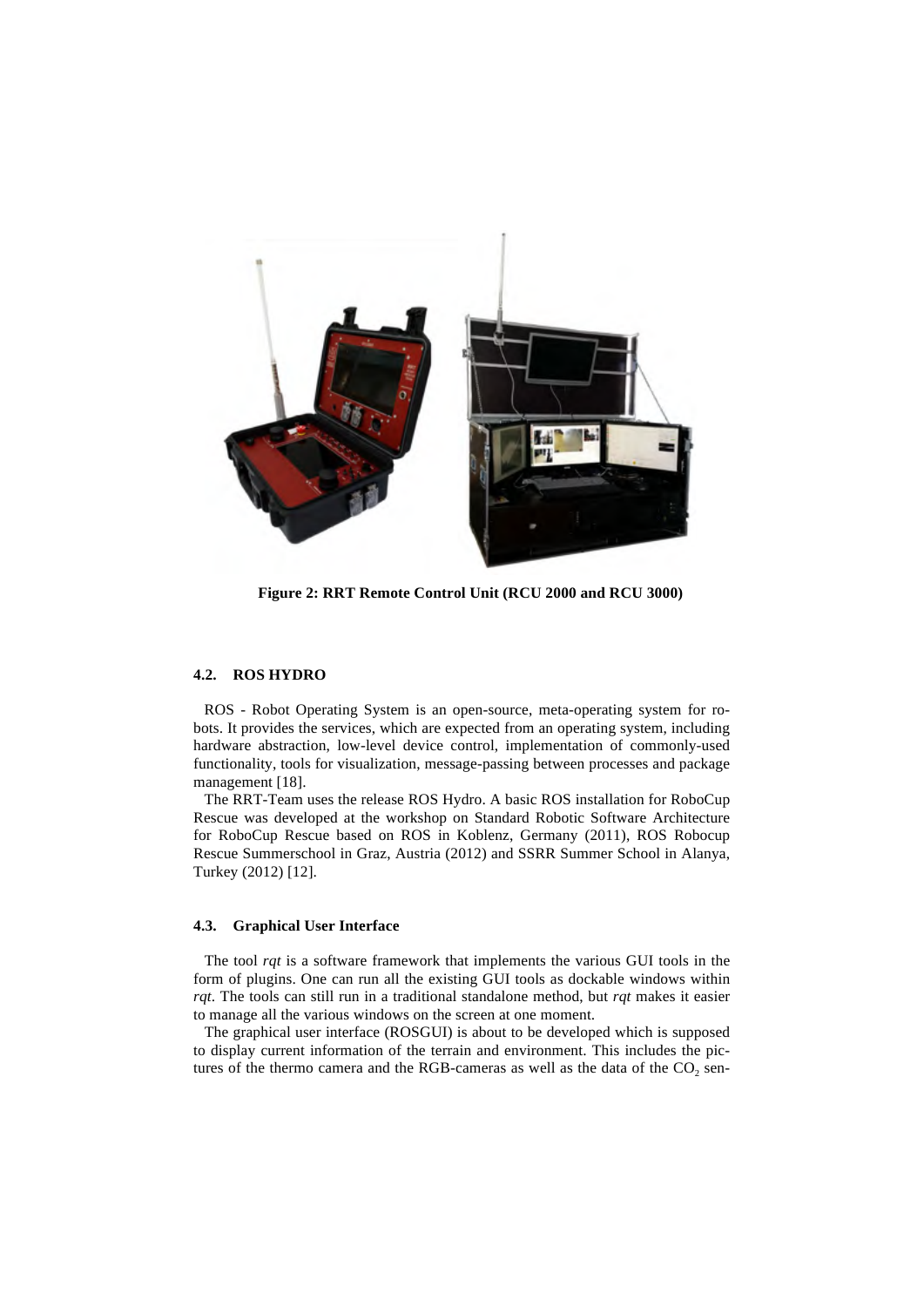sor, laser range finder and several other sensors. Additionally the operator gets important information about the robot's battery status and warnings for the obstacle avoidance.



**Figure 3: View of RGB and thermal camera for victim detection**

## **5. Map generation/printing**

#### **5.1. 2D-Mapping**

One of the most important tasks at the RoboCupRescue is to explore an unknown terrain and create a map of this terrain. This leads to the common known SLAM (Simultaneous Localization and Mapping) problem. As described in [2] the Robot has to build a map while it is localizing itself. To solve the SLAM problem hector\_slam is used by the RRT-Team. Hector\_slam consists of several ROS (Robot Operating System) packages. One node of these packages is the hector\_mapping node.

Hector\_mapping is a SLAM approach that can be used without odometry as well as on platforms that exhibit roll/pitch motion (of the sensor, the platform or both). It leverages the high update rate of modern LIDAR systems like the Hokuyo UTM-30LX and provides 2D pose estimates at scan rate of the sensors (40Hz for the UTM-30LX). While the system does not provide explicit loop closing ability, it is sufficiently accurate for many real world scenarios. The system has successfully been used on Unmanned Ground Robots, Unmanned Surface Vehicles, Handheld Mapping Devices and logged data from quadrotor UAVs [3].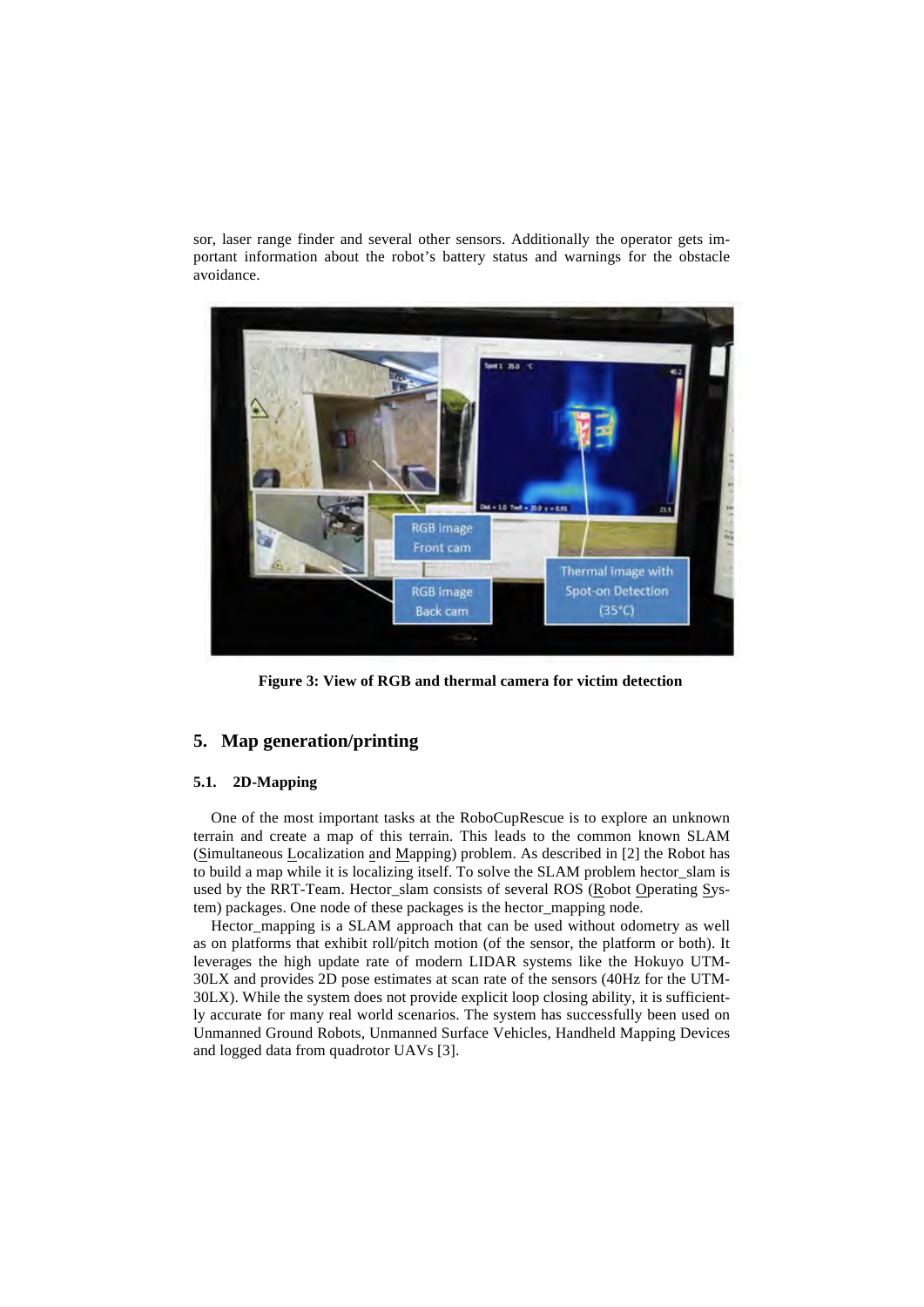

**Figure 4: Large scale GeoTIFF Map from the 3rd floor of the University of Applied Sciences Upper**

It creates an occupancy grid map using a LIDAR (Light Detecting and Ranging) System. The grid consists of cells which store the information if they are free space, an obstacle or unknown terrain. If the Robot starts exploration the map consists of only unknown terrain cells. If after a few scans the robot detected obstacles it remarks the information in these cells.

## **5.2. 2D map merging**

For the exploration of a large area more robots should be used and each of their maps should be fitted in a global map. Theoretically you can scan an unknown terrain faster and more accurate when you use multiple robots. This is called multivehicle SLAM (Simultaneous localization and mapping). If the grid maps of multiple agents are merged in real time it would be much easier for the path finding algorithm.

#### **5.3. Exploration and Path Planning**

The black marked cells are obstacles, the light grey cells are free space and the dark grey cells are unknown terrain. If there are obstacles in the map the Robot is able to estimate its position and its moving velocity relatively to these obstacles. Due to the precision of the laser scanner there is no odometry from the Robot required.

If the Robot is not remote controlled a second problem has to be solved. The Robot has to choose autonomously where to go next. To solve this problem the hec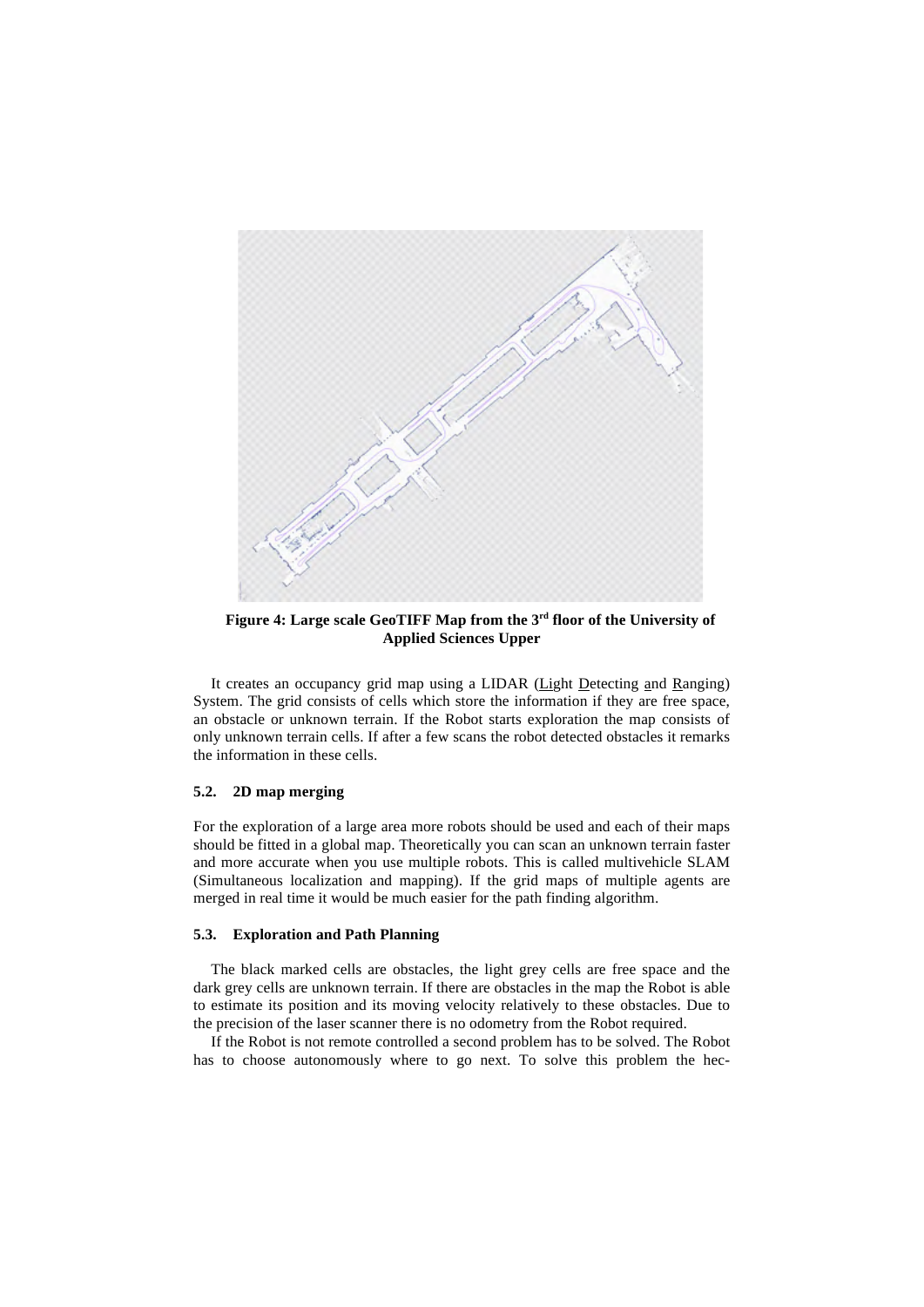tor exploration planner [3] is used. The planner generates goals and paths to these goals. The hector\_exploration\_planner package is a library that can be used inside a ROS node. As described in [4] a path will be generated by calculating the cost to reach a close frontier. A Frontier is a cell in the occupancy grid map that is marked as free space and has a neighboring cell that is marked as unknown terrain. Costs are the distance to the frontier and the safety of reaching the frontier. With a weighting factor it can be adjusted how much a safer path is preferred over a shorter one.



**Figure 5: Exploration of test arena; the planner will generate a path from the robot's current position (red) to a desired goal pose (green)**

The map submitted after each mission will generated with the hector\_geotiff ROS package. It provides a node that can be used to save occupancy grid map, robot trajectory and object of interest data to RoboCupRescue compliant GeoTiff images. [12]

## **5.4. 3D-Mapping**

A popular approach to modeling environments in 3D is to use a grid of cubic volumes of equal size (voxels) to discretize the mapped area. During the ROS Summer School in Graz (2012) the researchers have developed 3D-Mapping software. The software stack is based on the OctoMap, which was developed as a probabilistic, flexible and compact 3D Map representation for robotic systems from the University of Freiburg, Department of Computer Science. [13]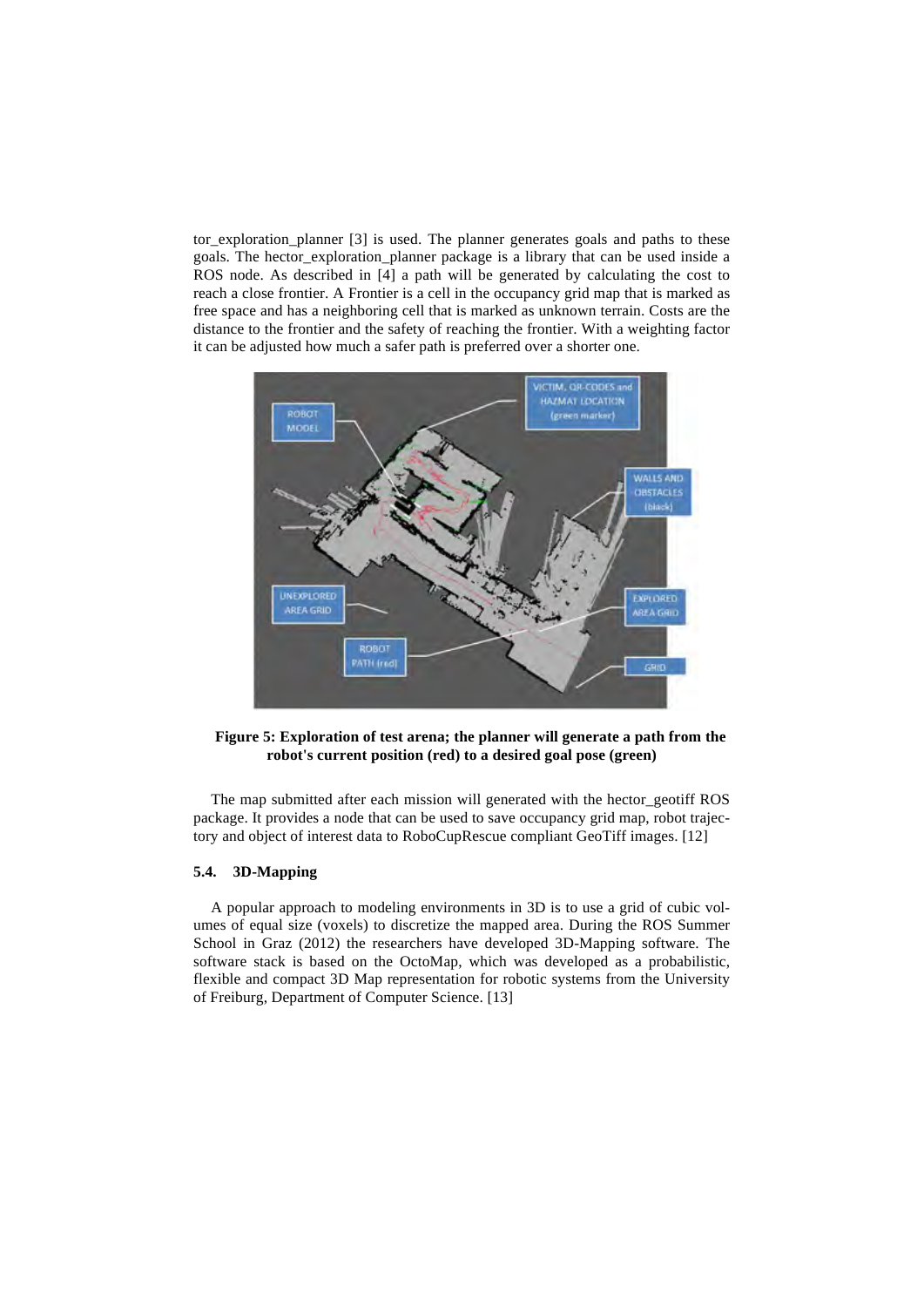

**Figure 6: 3D-Map representation on the Octomap library**



**Figure 7: 3D map representation of our NIST test arena**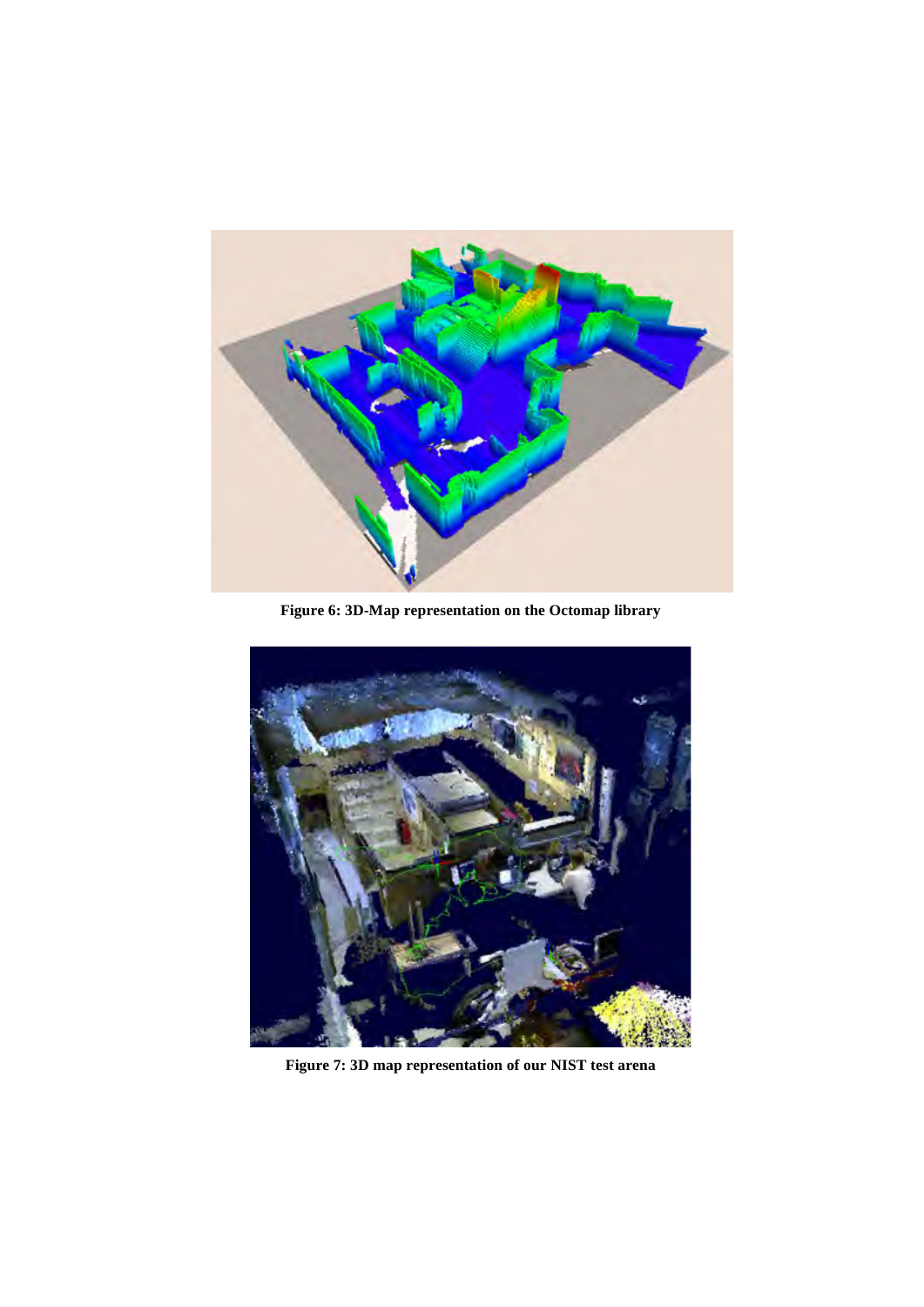## **6. Sensors for Navigation and Localization**

#### **6.1 IMU:**

In order to detect the position and the attitude of the robot an inertial measurement unit, so called IMU, is used. The IMU which is employed in the robot, is the *MTi* from the company *Xsens* [6]. Figure 8 shows a picture of the *MTi* and *ADIS13364* from *Analog Devices*.



**Figure 8** IMU from Xsens MTi and Analog Devices

The *MTi* consists of three accelerometers, to determine the acceleration in the three axes and three rate sensors, to detect the attitude. Additionally three magnet sensors are used to achieve the direction of the earth magnetic field for referencing the sensor. The sensor has a built in Kalman-filter to provide drift free information of the attitude, calibrated acceleration and magnetic field information. Data can be transmitted either via USB or RS232. In this case the sensor is connected via USB to a wireless LAN router which transmits the data to the operator station where the data is processed by a program written in LabView. Determining the driven path is done by integrating the information of the acceleration twice.

The sensor also gives the value of the current altitude. It is very useful for the remote controlled mode, because the motion of the robot can be controlled easier. Furthermore the altitude is necessary for calculating the distance values of the laser-scanner.

The new rescue robot is equipped with the high precision tri-axis inertial sensor (ADIS13364) from the company Analog Devices [14].

## **6.2 2D-Laser Scanner:**

The UGVs are equipped with different LIDAR systems from Hokuyo Ltd. [5]. For large scale mapping the Hokuyo UTM30-LX is used to map for example the University of Applied Sciences Upper Austria. For the RoboCup Rescue League the robots are equipped with UBG-04LX-F01 and the low cost URG-04LX-UG01 which are mounted on a pan/tilt unit in front of the robot chassis.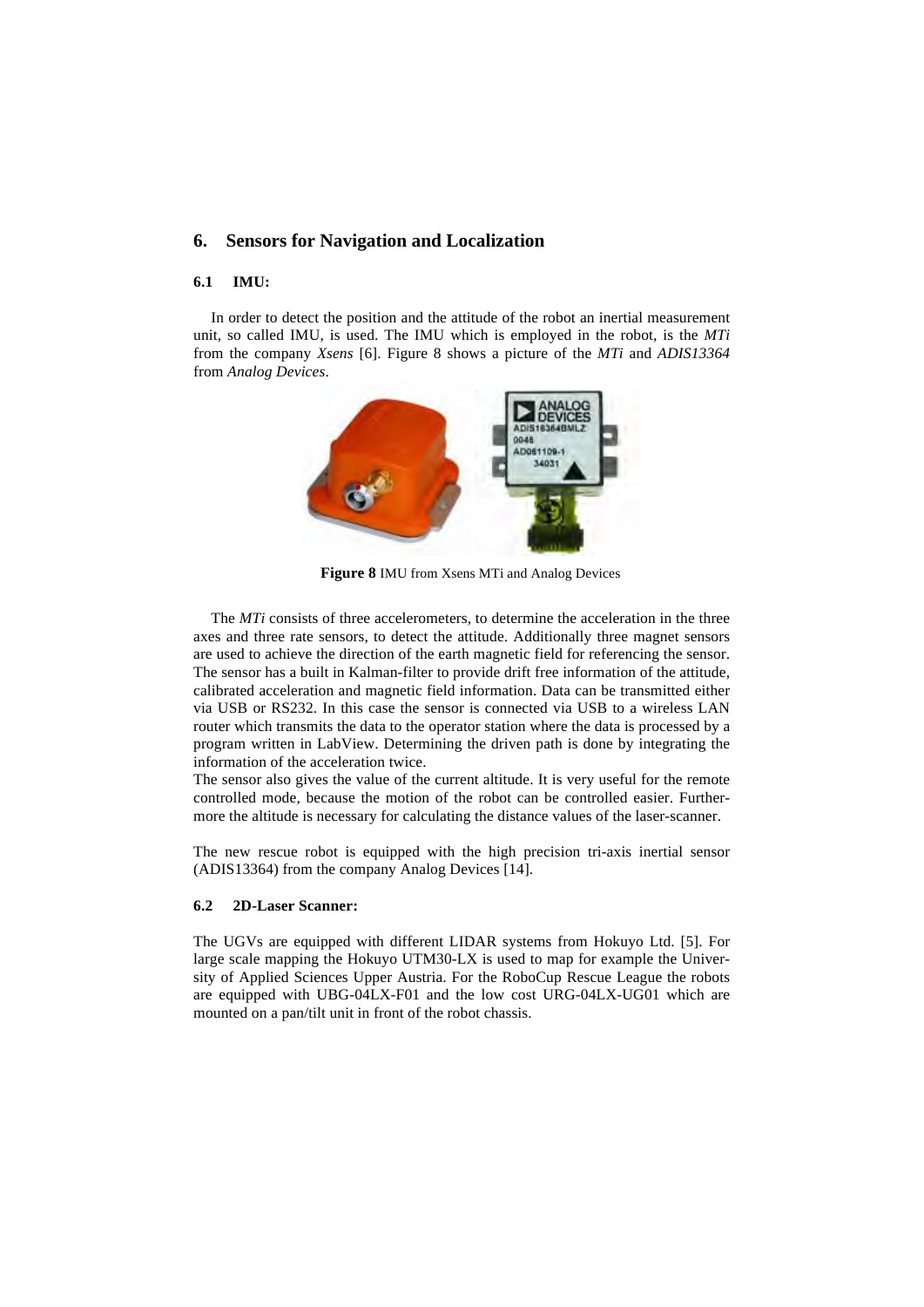#### **6.3 Asus Xtion Pro:**

Each rescue robot is equipped with the ASUS Xtion Pro live, which generates 3D point clouds. The RGB-D camera is used to obtain a complete 3D model from a set of point clouds or calibrated images. The environment perception is necessary for driving in uncertain terrain, to analyze, if the terrain is traversable and of course to rectify the position of the victims.

## **7. Sensors for Victim Identification**

#### **7.1. Vision System**

The main task in the Rescue League is to detect victim, draw a map of possible ways into and out of the building and send important information to search and rescue teams. The victims are simulated by dolls which show signs of life as moving, body heat, speaking or least breathing. Closed to the victims hazmat labels and eye charts are placed. So the robot should be able to detect them and send the information to the rescue team.

For the detection of these hazmat labels and QR-Codes the robots are using simple USB cameras and a database with different hazmat labels was created. With the use of the OpenCV library and other open-source tools it is possible to try out many different algorithms for computer vision [19].



**Figure 9: Detection of Hazmat Labels**

#### **7.2. Thermo Vision System**

The core of thermo vision system is the *FLIR* [8] infrared thermo camera *A320* which works in a range of 7.5μm up to 13μm wavelength. The camera uses an uncooled micro bolometer to detect the infrared radiation which is emitted by the objects in the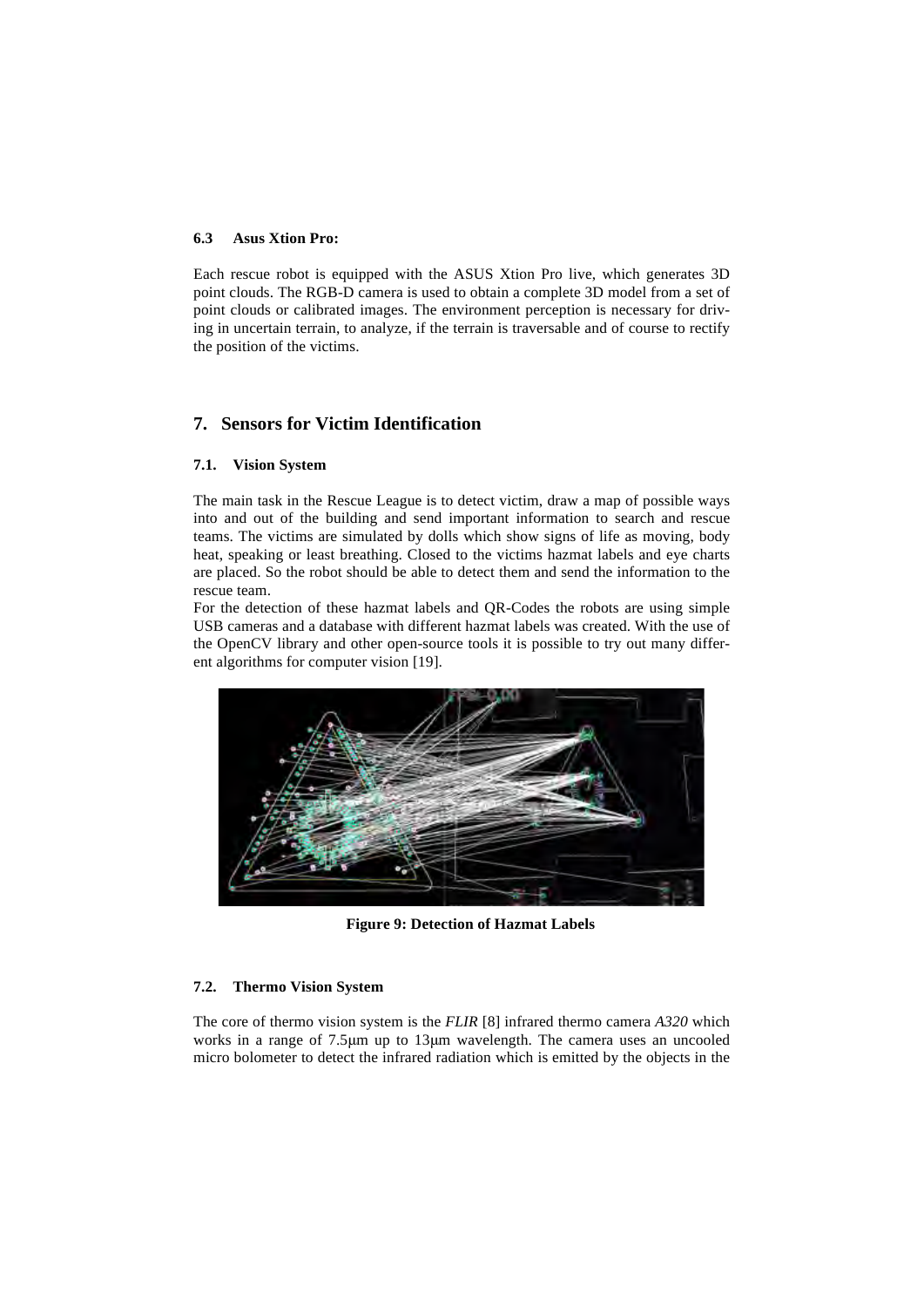observed area. The A320 camera works at at 30 fps which also allows detecting the movement of objects precisely.



**Figure 10: FLIR Thermo vision with A320 and A65**

The data of the sampled information is sent via wireless LAN to the main computer where a program analyses the live stream.



**Figure 11: Infrared and RGB picture of doll detection**

It is planned to implement a smart algorithm which is supposed to detect interesting objects such as victims automatically. Therefore the picture is scanned for conspicuous areas. The objects in the picture should be found using the temperature information. On one hand victims can be classified by a certain body temperature on the other hand dangerous heat sources can be localized. The next step in the development process will be acquiring detailed information about the location of the object and to mark it as an interesting point in the created map. The distance between the robot and the detected object will be calculated using a "depth of focus" algorithm.

For the final solution algorithms are supposed to combine the pictures and their information of the different cameras.

## **7.3. Other Sensors for Victim Identification**

#### **Acoustic**:

For the detection of acoustic signals the microphone *130D20* from *PCB Piezotronics* [9] is used. It is a pre-polarized condenser microphone with a built in pre amplifier. The range of measurable frequency is from 20 Hz up to 15 kHz which is basically the typical audible range of human. It is built into a very robust steel casing with a BNC connector on the rear side. The incoming signal is first filtered by a digital high pass filter to get rid of noise and then the signal is Fourier-transformed to get the frequency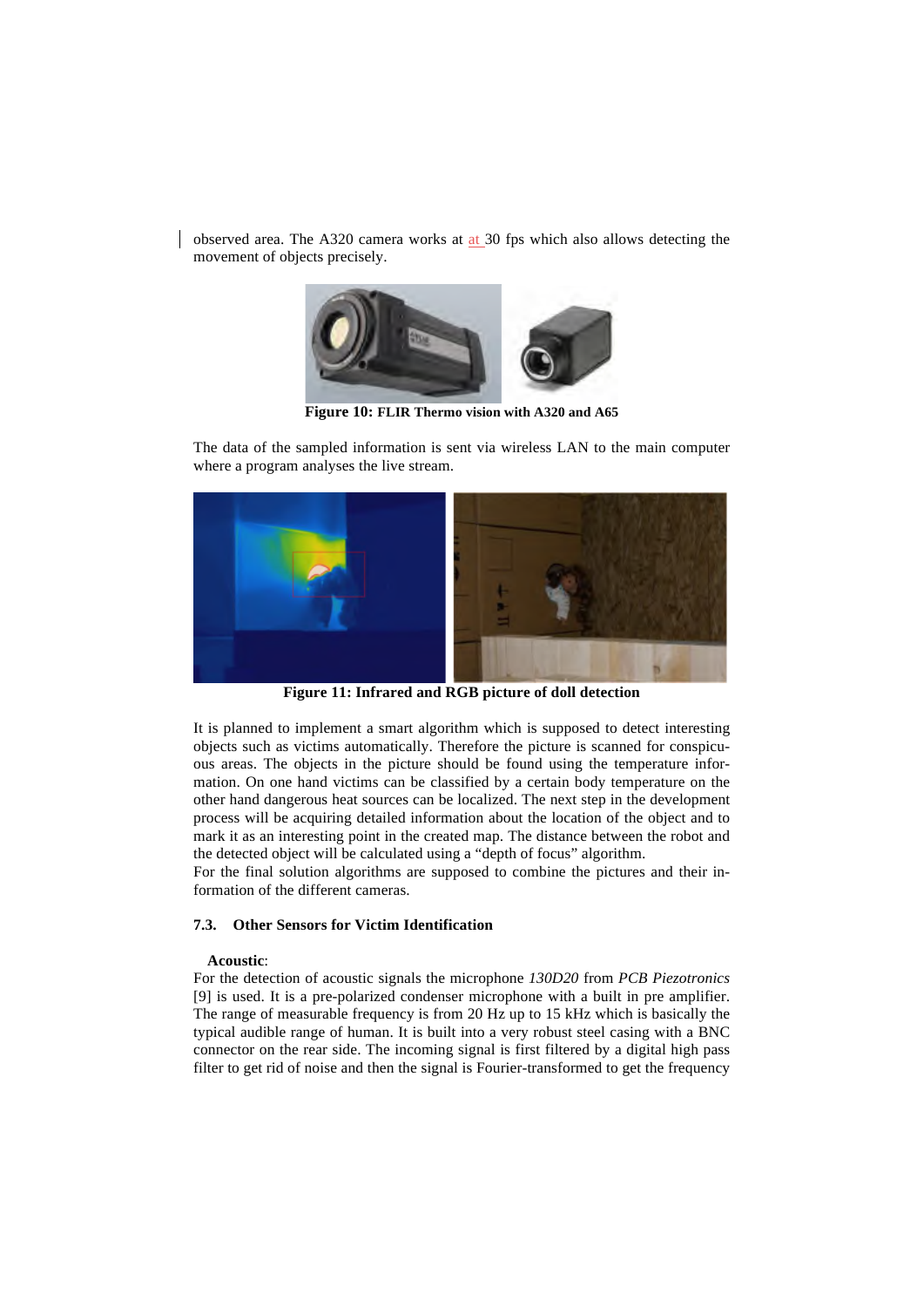spectrum. The microphone is mounted on the top of the robotic arm close to the cameras.



#### **Gas-Sensor**

For detecting carbon dioxide the sensor the CDM4161A CO2 unit from Unitronic [10] is used. This unit uses the TGS 4161 sensor from Figaro. The CO2 sensitive element consists of a solid electrolyte formed between two electrodes, together with a printed heater substrate. By monitoring the change in EMF generated between the two electrodes, it is possible to measure CO2 gas concentration. This highly miniaturized pre-calibrated CO2 sensor unit has low power consumption and no maintenance is required. Furthermore its dependency of humidity is quiet low and its range goes from 350 ppm up to 10.000 ppm. The measuring board CDM4161A is just using a range of 400 ppm to 4000 ppm. As output the sensor unit provides an analog voltage level from 0.4 V to 4 V which is proportional to the carbon dioxide concentration in the air. Then this value is transformed into a ppm-value which denotes one part carbon dioxide per  $10<sup>6</sup>$  parts of air. The sensor is also mounted on the top of the robotic arm.



**Figure 12: CDM4161 CO2-Sensor**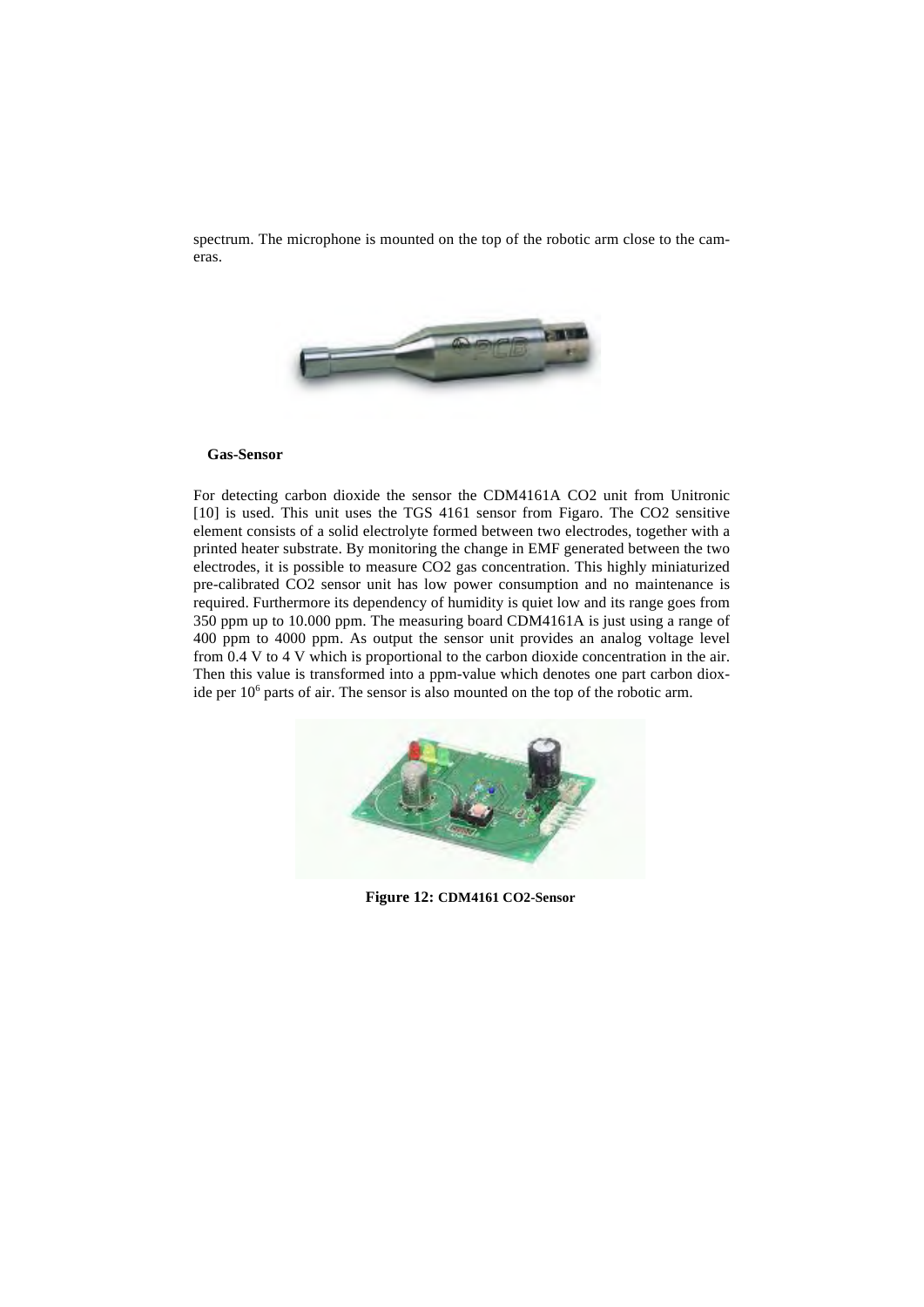## **8. Robot Locomotion**

## **8.1 Tracked Vehicle – MARK15**

The locomotion of mobile robots in uneven terrain is one of the most difficult demands on the system. On one hand, as an outdoor robot it has to be fast and flexible on the other hand the vehicle has to deal with rough underground such as stones, gravel or stairs. Other important requirements are that the whole system is robust and consists of lightweight construction to reduce the energy consumption.

The MARK15 UGV has four active flippers, where every flipper is driven by two brushless motors, one motor drives the main pulley wheel, the second one is supporting the cantilever. The drive system basically consists of four pulley belts which are driven separately. Additionally the two belts (left and right side) and the middle belts can rotate individually. This is important for tasks like driving over uneven underground and climbing stairs. The body of the vehicle basically consists of an aluminum frame and the gaps, which are for reducing weight, are covered with carbon composite sheets.



**Figure 13: MARK12 on an exhibition in Wels**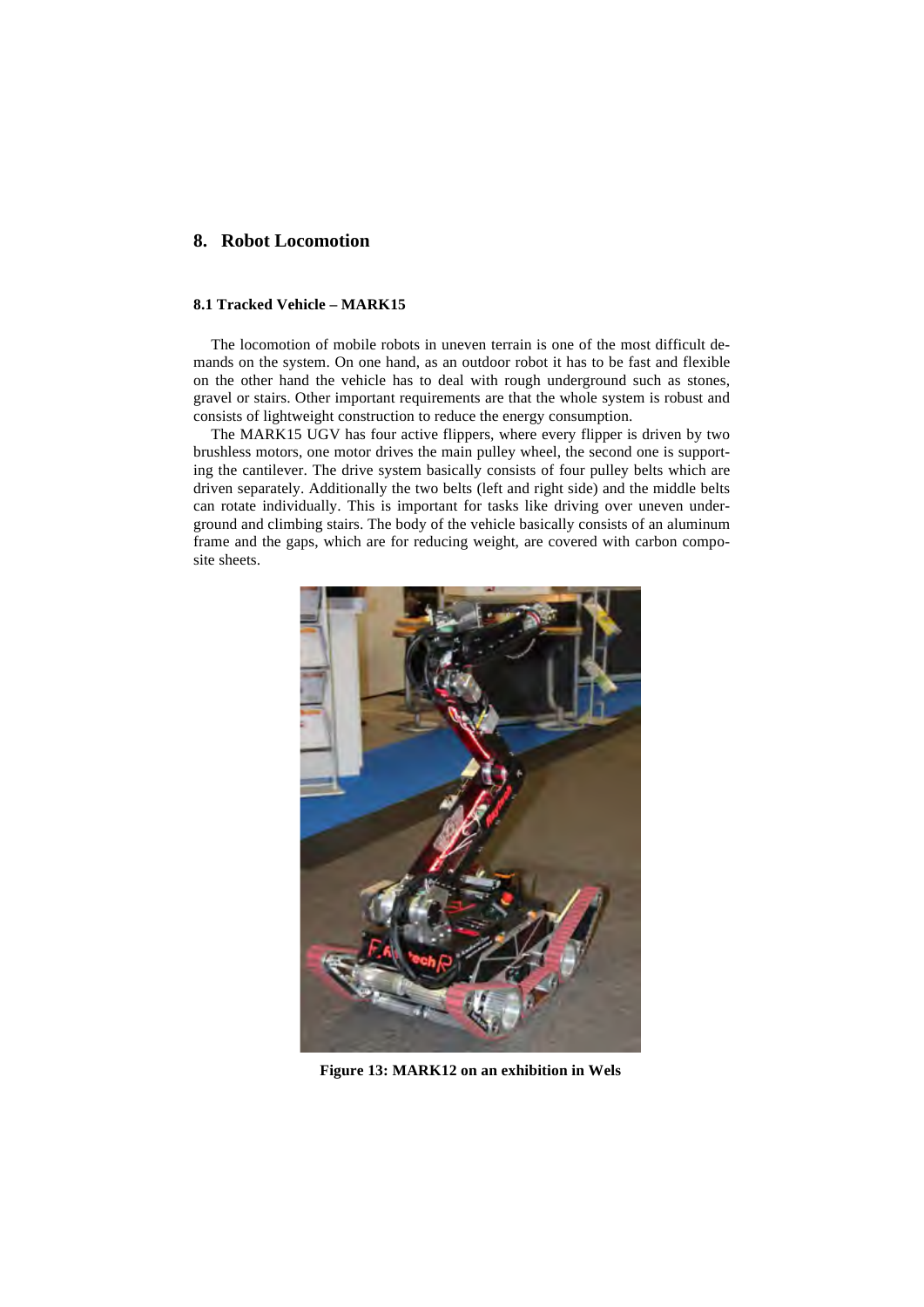#### **8.2 The Scorpions**

A novel tracked mechanism for sideways motion was developed at Osaka University in September 2011 [16, 17, 18]. The robot can 'turn on a dime', or more correctly, it doesn't need to turn at all. The unique Omni-Ball drive enables it to move in any direction in its plane of operation, and can make those moves almost instantaneously. The Omni-Crawler approach will definitely be a significant benefit in some applications that can be improved by its capabilities, and some applications that were previously impossible.



**Figure 14: Drawing of the complete robot Black Scorpion I**

Both systems will be presented the first time at RoboCup German Open 2013 in Magdeburg (GER) and RoboCup World Championship 2013 in Eindhoven (NED).



**Figure 15: Red Scorpion with an Omni View Sensor System**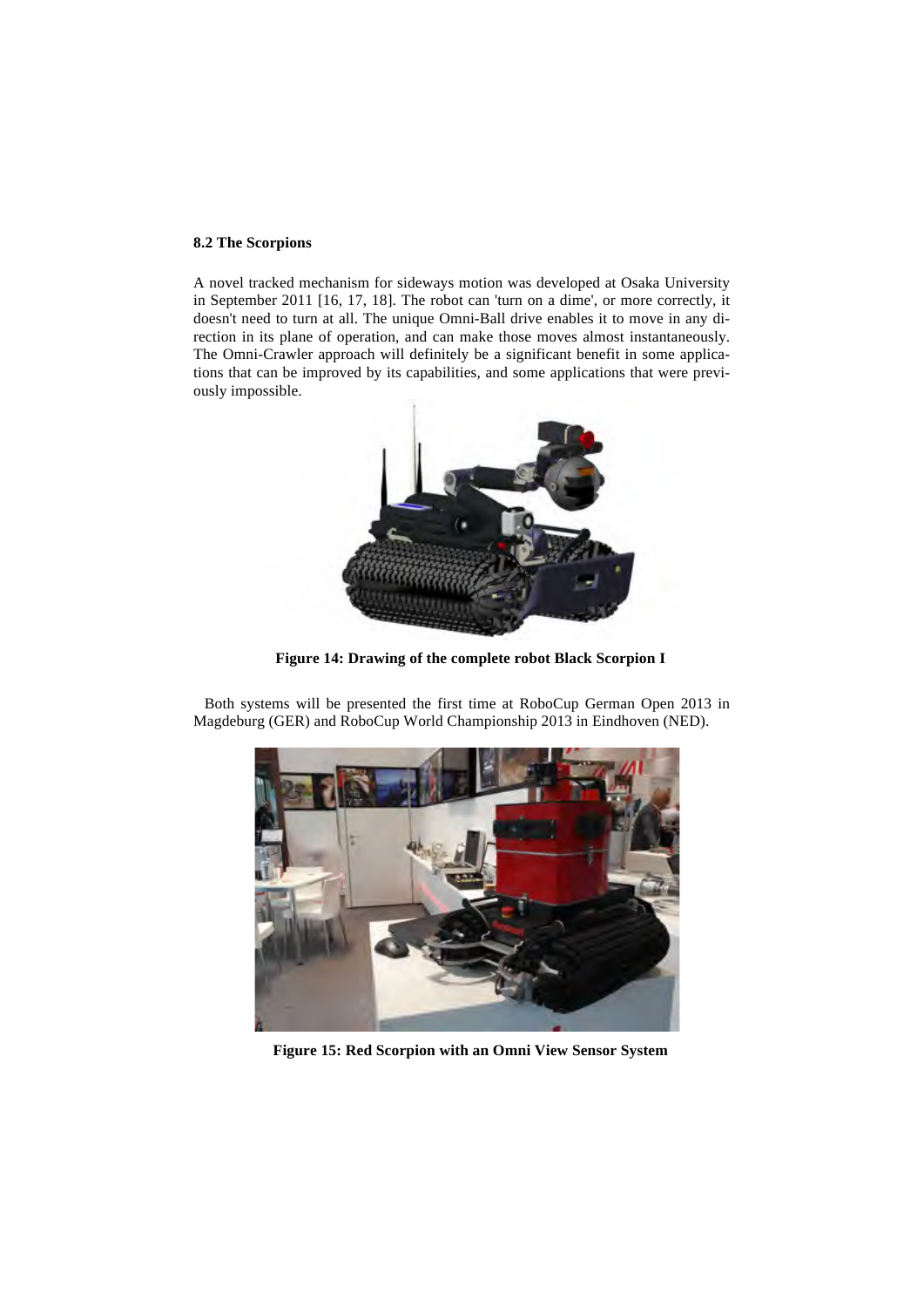## **9. Other Mechanism**

#### **9.1 Robot arm for manipulation**

The main target of this project was to develop a robot arm for the rescue robot to grab and move things like small bottles or cubes with an approximately weight of 0.5 kilograms. The objects can be placed everywhere on the area and the arm should be able to get them also from plates in a height of up to 1.2 meters.

To increase the stability and reduce the weight of the structure, materials like aluminum alloy and carbon are used. The three main parts are chosen as U-Shapes to have easy manufacturing and high reinforcement. To keep the flexibility of the robot we decided to construct the arm with three main axes, so the arm is really compact when it is not used.



**Figure 16: Pipe inspection and shoring task**

In complete the robot arm has 7 axes which include one linear gear. The axes are driven by Maxon<sup>1</sup> engines and controlled by seven ELMO controllers. The arm and the robot can be easily assembled by a KIPP clamping tool<sup>2</sup> for transporting the rescue robot. The robotic arm was also analyzed with the Finite Element Analysis. There we simulated the situation when the gripper picks up an object. It is possible that the gripper is not in the best position to grab the object, so we chose a diagonal force which we applied to the gripper adapter.When we apply a diagonal force of 10N to the gripper adapter, than we can see that the robotic arm is altered about 0.5 mm. So the robotic arm is easily capable of carrying items with a weight of 0.5 kg.

#### **10.4. Flexible hardware structure**

The complete hardware structure is shown in Figure 17. The control board, a selfdeveloped modular electronic system, controls all hardware components. This separation simplifies the testing methods and gives the structure more flexibility. The intrin-

 <sup>1</sup> http://www.maxonmotor.com/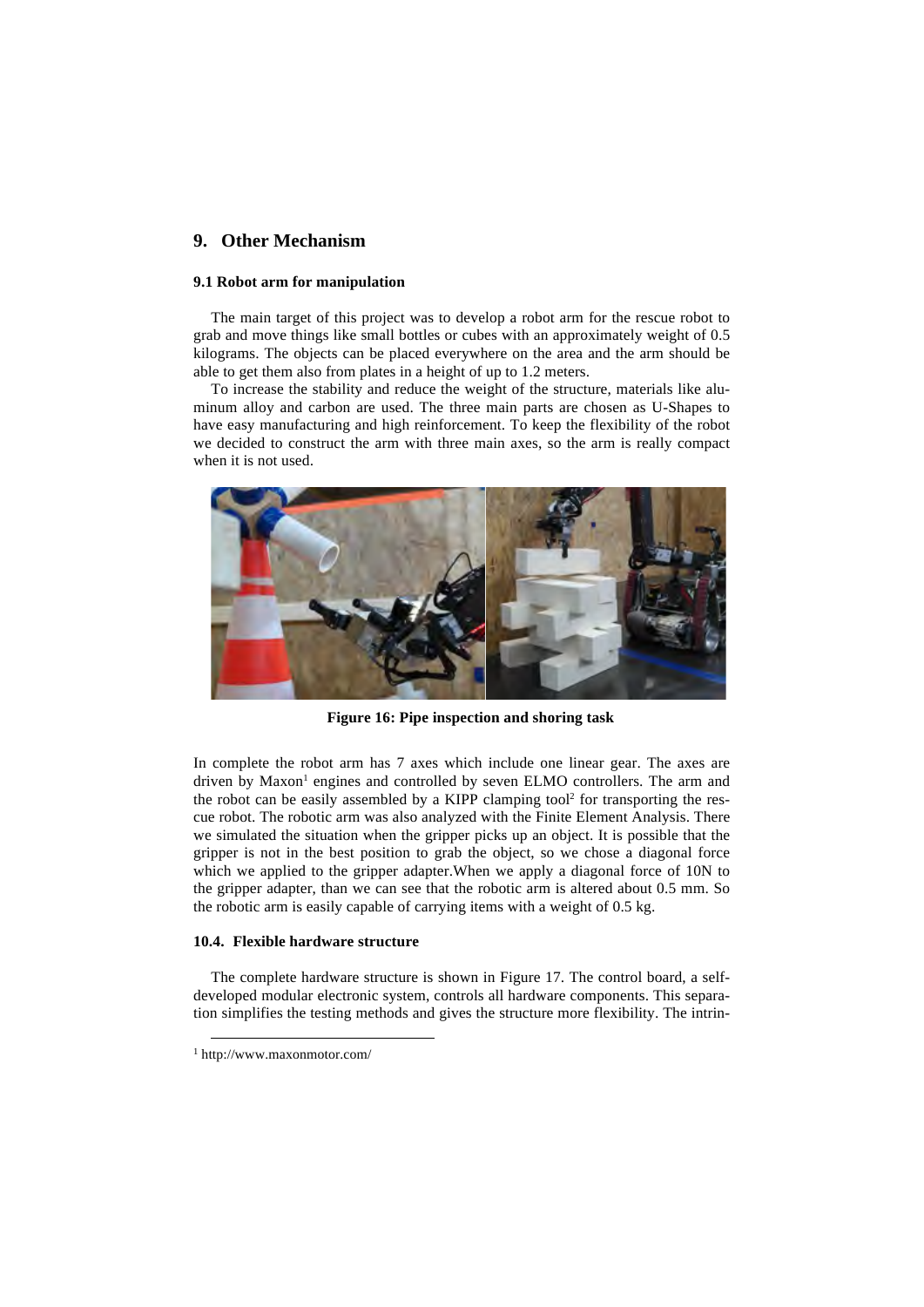sic actuators, all motors for locomotion and for the robot arm, and all intrinsic sensors, as ultrasonic sensors, absolute encoders, CO2-Sensor and one IMU (ADIS16364), for leveling the pan/tilt system, are connected to the electronic board. Most of the extrinsic sensors are connected to a separate on-board computer (Zotac Z65 Mainboard with Intel i7), which is equipped with Intel i7-processor.



**Figure 17: Hardware Structure**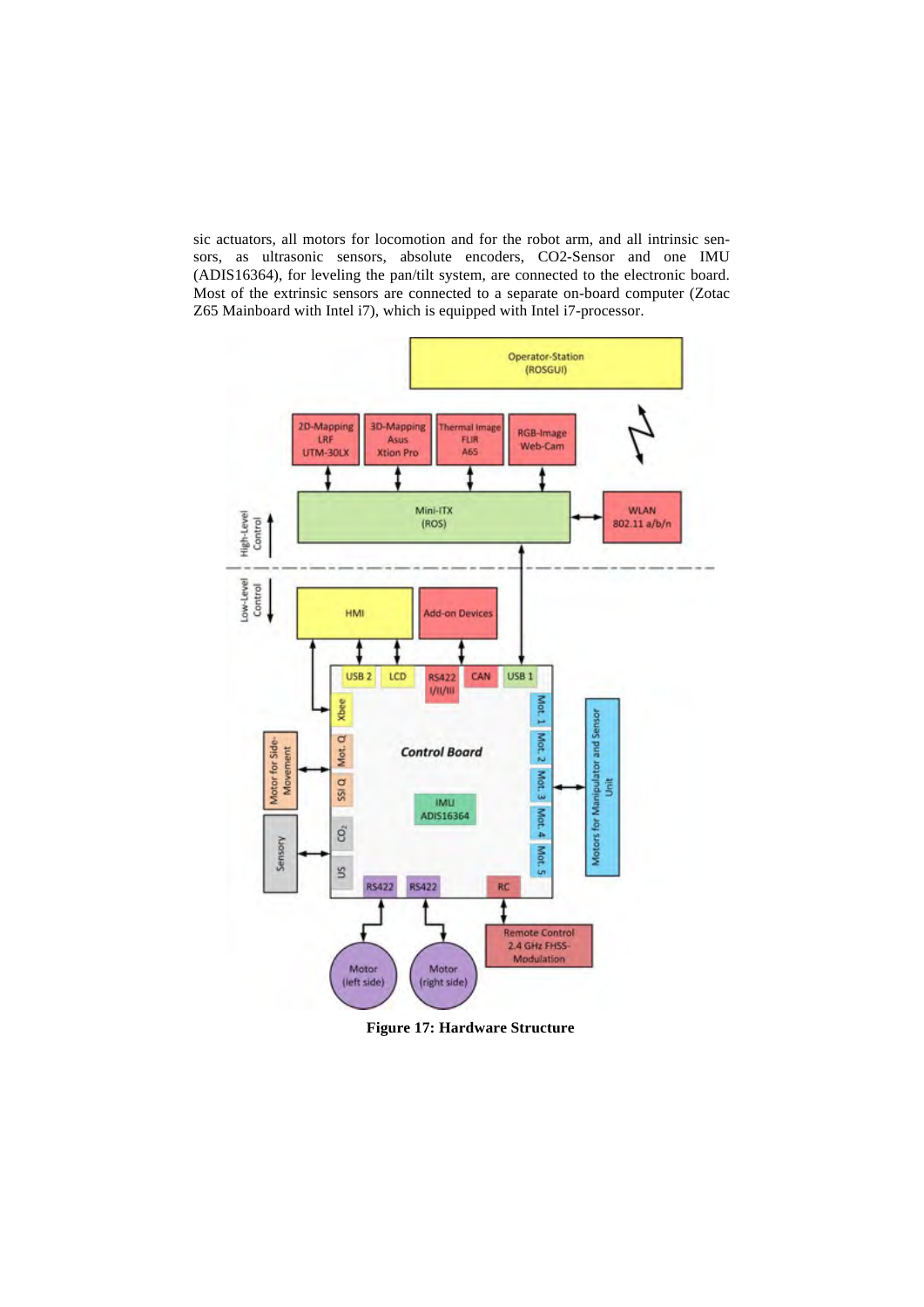#### **10.5. Self developed IMU**

The main part of the PCB is the IC MPU9150 from InvenSense5. It is a microelectromechanical system (MEMS) that consists of a gyroscope, accelerometer, temperature sensor and magnetometer that can be accessed through the serial bus I²C. As already described the gyroscope, accelerometer and magnetometer data are used to calculate the orientation of the IMU.



**Figure 18: PCB block diagram**

## **10. Team Training for Operation (Human Factors)**

The navigation of the rescue robot in our real disaster environment, which is shown in figure 19**Error! Reference source not found.**, requires full knowledge of the function of the robot. So the remote controlling system requires a special training and practice for the operator to navigate the robot through the arena. Furthermore a large amount of practicing is necessary to control the 4 chain disk drives. Also the manipulation of the robot arm has to be learned by the operator. The team members are responsible for their contributions and to guarantee an accurate function of the developed algorithms. In the last month competitions are planned between the team members to in order to train operators for the RoboCup Championship. In the next few weeks, the RRT-Team will get a new test arena, where all missions (yellow, orange, red, blue and black arena) can be tested.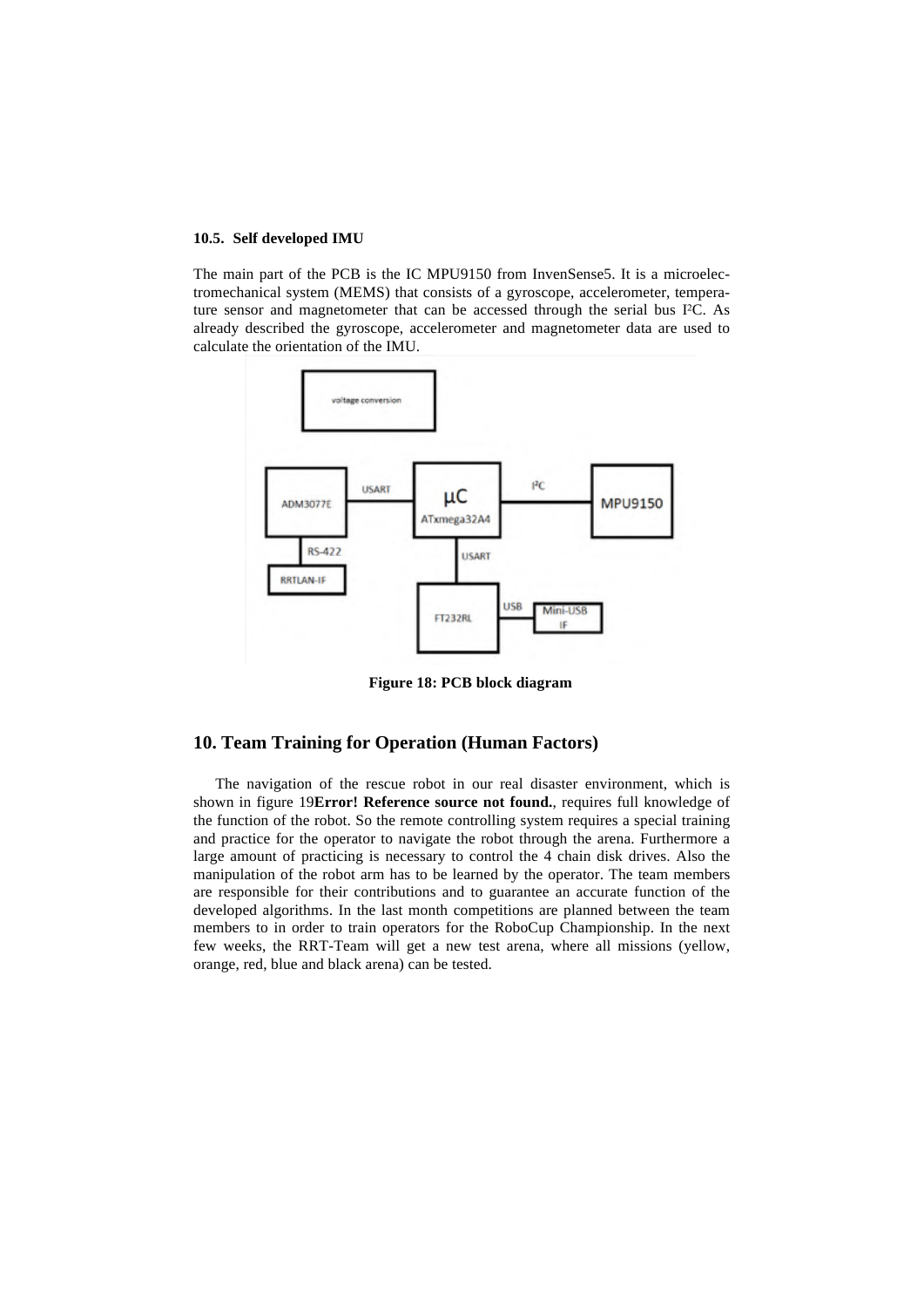

**Figure 19: Team training area**

# **11. Possibility for Practical Application to Real Disaster Site**

The robotic system is suited to support rescue team for allocating human victims, fire and gas in the case of a real disaster. It is supposed to replace humans in dangerous situations. The motion system, the robotic arm and the new rescue robots, which are mentioned above, allow to explore the operational area and detecting victims and dangerous situations

The team is in contact with fire fighting stations in the City Wels and with the company ROSENBAUER Group which is one of the world's largest manufacturers of fire fighting vehicles and after the competition we have to present the prototype of our rescue robot. With its wide range of municipal fire fighting vehicles we expect to force the development of our robot. The team got practical application at EURATHLON 2013, see following figures.



**Figure 20: Pipe inspection with MARK and iRobot 310 SUGV**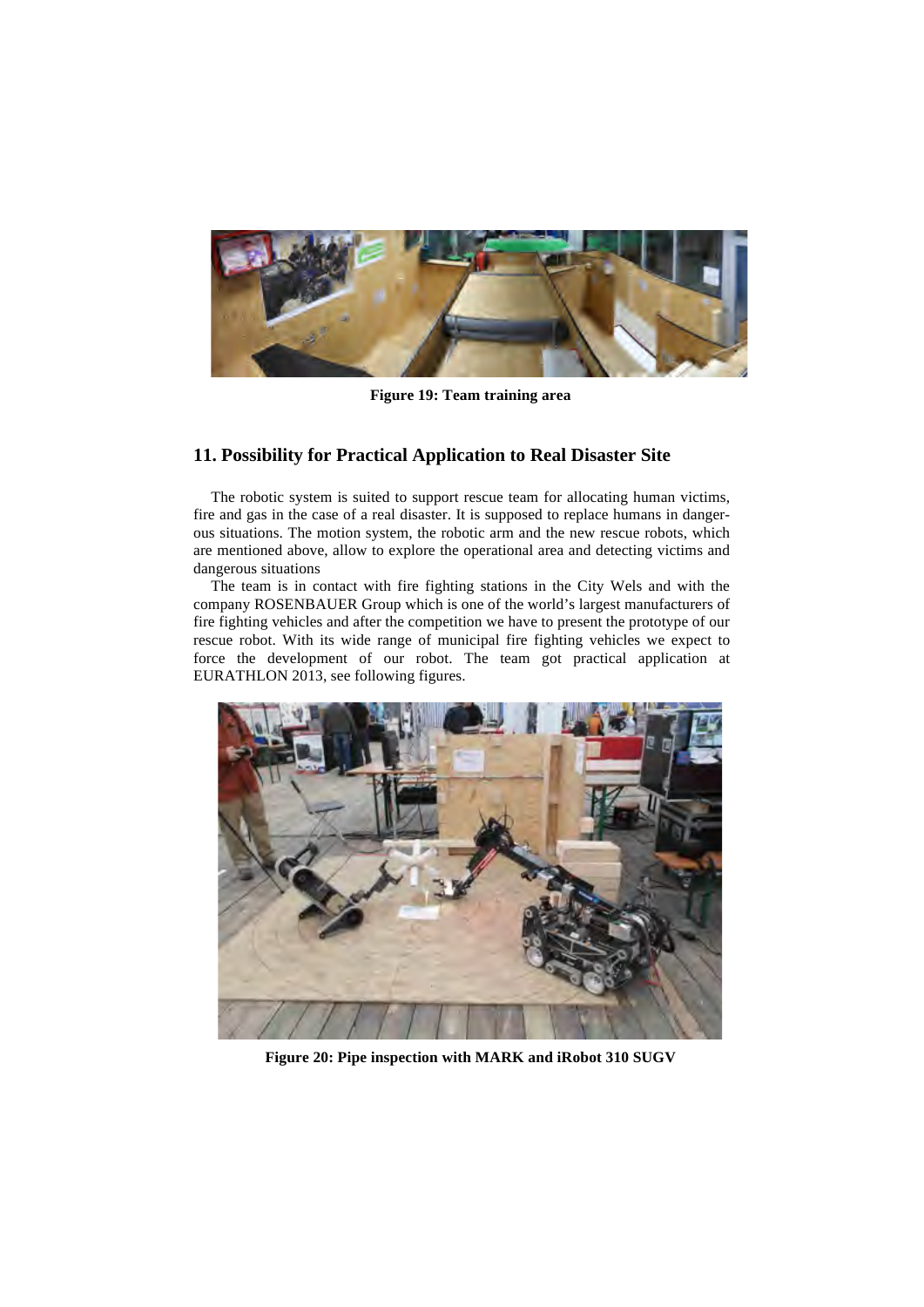

**Figure 21: Outdoor training at EURATHLON 2013**

# **12. System Cost**

| Component            | Model                    | Price          |
|----------------------|--------------------------|----------------|
| Chassis              | Selfmade                 | 12.000 EUR     |
| Robot arm            | Selfmade                 | 15.000 EUR     |
| 8 Motor Control      | <b>ELMO Solo Whistle</b> | 4.500 EUR      |
| Gripper              | Schunk WSG 50            | 2.000 EUR      |
| <b>Laser Scanner</b> | URG-04LX                 | 1.900 EUR      |
| RGB cameras          | Logitech 910C            | <b>300 EUR</b> |
| <b>Batteries</b>     | 7 Cell LiPo 5000mAh      | <b>500 EUR</b> |
| Electronic           | Selfmade                 | <b>300 EUR</b> |
| Miscellaneous        |                          | 2.000 EUR      |
| <b>PC</b>            | FitPC                    | <b>600 EUR</b> |
|                      |                          |                |

| <b>Total Cost</b> | <b>39.100 EUR</b> |
|-------------------|-------------------|
|                   |                   |

# **RED Scorpion**

| Component    | Model       | Price          |
|--------------|-------------|----------------|
| Chassis      | Selfmade    | 2.000 EUR      |
| Sensor modul | Selfmade    | <b>500 EUR</b> |
| 3 DC-Motors  | Maxon Motor | 2.500 EUR      |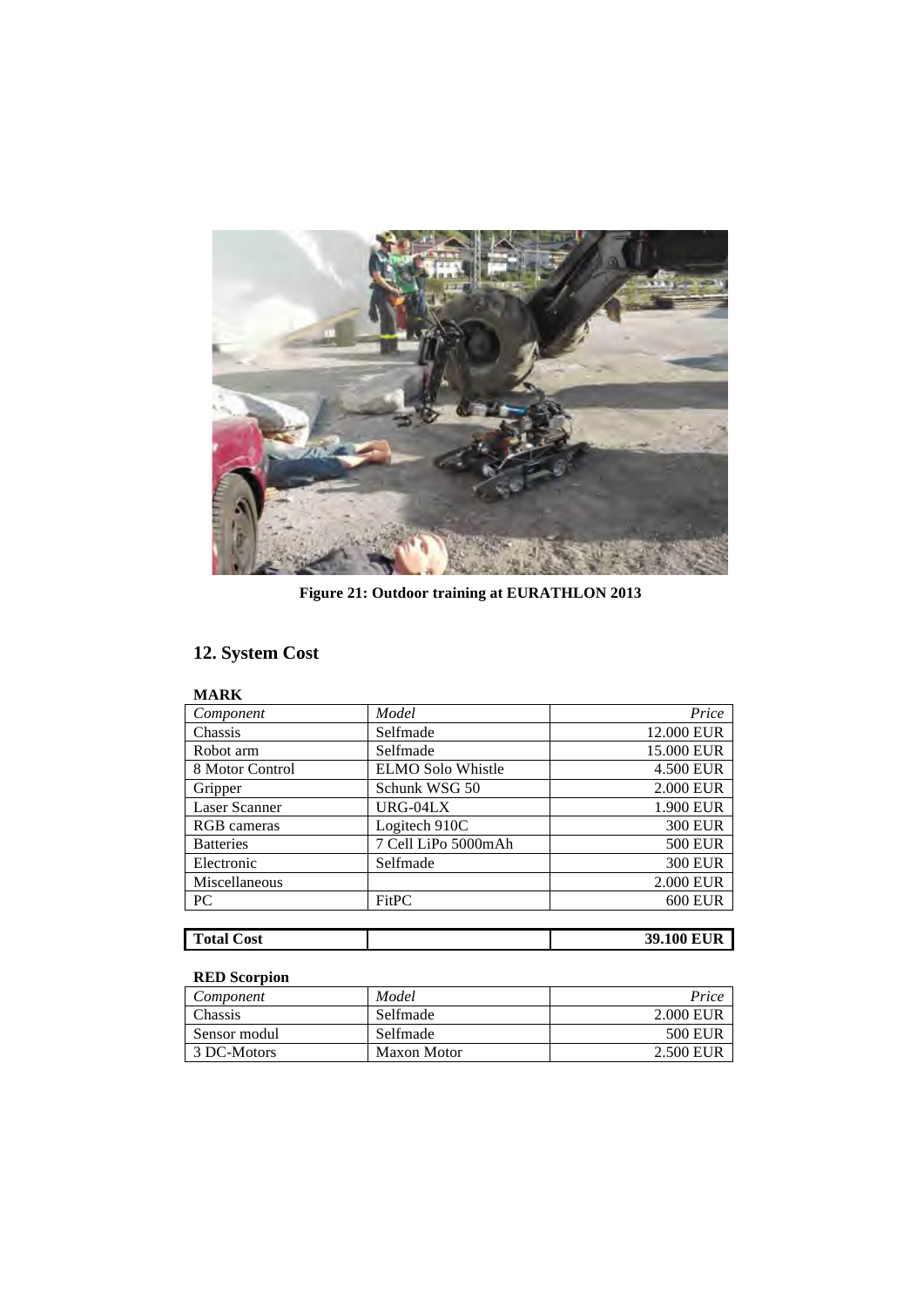| <b>Total Cost</b> |                       | <b>13.050 EUR</b> |
|-------------------|-----------------------|-------------------|
|                   |                       |                   |
| <b>IMU</b>        | Xsens                 | 2.100 EUR         |
| PC                | MiniITX               | <b>800 EUR</b>    |
| Miscellaneous     |                       | 2.000 EUR         |
| Electronic        | Selfmade              | <b>300 EUR</b>    |
| <b>Batteries</b>  | 6 Cell LiPo 5000mAh   | <b>500 EUR</b>    |
| RGB cameras       | Logitech 910C         | <b>300 EUR</b>    |
| Laser Scanner     | URG-04LX              | 1.900 EUR         |
| RGBD cam          | <b>ASUS Xtion Pro</b> | <b>150 EUR</b>    |

## **References**

- [1] RRT-Team: Homepage. http://rrt.fh-wels.at Online Resource (February 2013)
- [2] S. Kohlbrecher, J. Meyer, O. von Stryk, and U. Klingauf. A flexible and scalable slam system with full 3d motion estimation. In Proc. IEEE International Symposium on Safety, Security and Rescue Robotics (SSRR), November 2011.
- [3] J. M. Stefan Kohlbrecher, "hector\_slam ROS Wiki," 14 December 2011: http://www.ros.org/wiki/hector\_slam. Online Resource (Accessed January 2013).
- [4] Stephan Wirth and Johannes Pellenz. Exploration transform: A stable exploring algorithm for robots in rescue environments. Proceedings of the IEEE International Workshop on Safety, Security and Rescue Robotics (SSRR), 2007.
- [5]. Hokuyo Automation CO. Ltd.: LRF UBG-04LX-F01 Specifications. http://www.hokuyoaut.jp/02sensor/index.html#scanner – Online Resource (February 2013)
- [6]. XSens Technologies B.V.: MTi Development: http://www.xsens.com/en/general/mti Online Resource (January 2013)
- [7]. D. Lowe. Distinctive image feature from scale-invariant features, International Journal of Computer Vision (2004)
- [8]. FLIR Systems, Inc.: Company http://www.flir.com/map.cfm Online Resource (January 2013)
- [9]. CAE Engineering Ltd.: Microphone http://www.produktentwicklung.de/ Online Resource (October 2012)
- [10] Unitronic Ltd.: CO2-Sensor http://www.unitronic.de/ Online Resource (October 2008)
- [11] S. Kohlbrecher, "hector\_geotiff ROS Wiki," 03 June 2012. [Online]. Available: http://www.ros.org/wiki/hector\_geotiff. [Status 27 January 2013].
- [12] S. Kohlbrecher, K. Petersen, G. Steinbauer, J. Maurer, P. Lepej, S. Uran, R. Ventura, C. Dornhege, A. Hertle, R. Sheh, J. Pellenz, "Community-Driven Development of Standard Software Modules for Search and Rescue Robots", Proc. IEEE International Symposium on Safety, Security and Rescue Robotics (SSRR), November 2012.
- [13] K. M. Wurm, A. Hornung, M. Bennewitz, C. Stachniss, and W. Burgard, "OctoMap: A Probabilistic, Flexible, and Compact 3D Map Representation for Robotic Systems" in Proc. of the ICRA 2010 Workshop on Best Practice in 3D Perception and Modeling for Mobile Manipulation, 2010
- [14] Analog Devices Ltd: http://www.analog.com/en/mems-sensors/mems-inertialsensors/adis16364/products/product.html Online Resource (Accessed January 2013).
- [15] K. Tadakuma, R. Tadakuma, H. Kinoshita, K. Nagatani, K. Yoshida, M. Udengaard, and K. Iagnemma. Mechanical design of cylindrical track for sideways motion. In Mechatron-